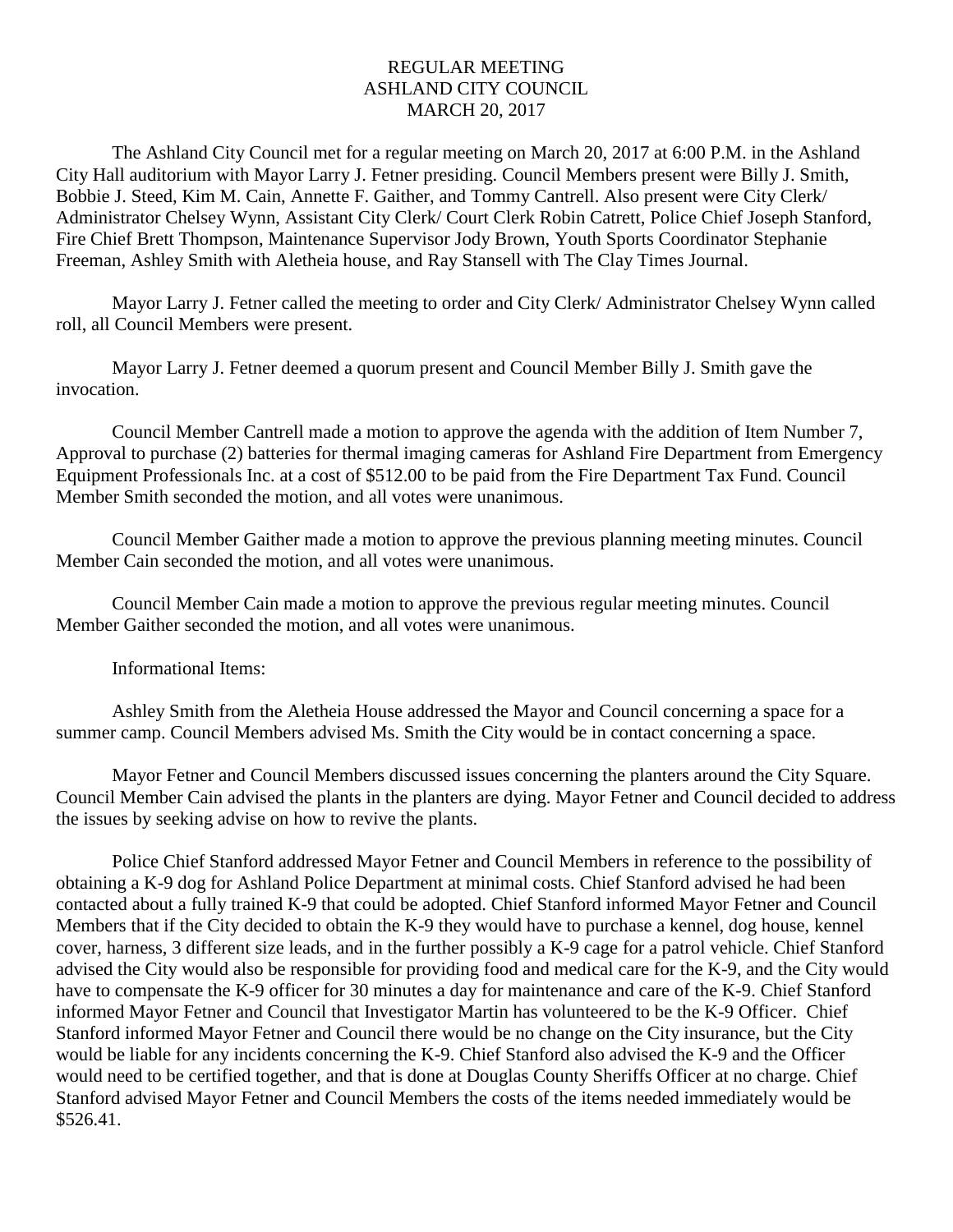Council Member Gaither made a motion to approve the City of Ashland to obtain a K-9 dog for Ashland Police Department, and to purchase items needed for the care and training for the K-9 at a cost of \$526.41. Council Member Cain seconded the motion, and all votes were unanimous.

Committee Reports:

Council Member Smith did not report.

Council Member Steed did not report.

Council Member Cain reported on flooding at Ashland Heights. Council Member Cain also advised Librarian Tina Nolen will be a presenter at the National Convention. Council Member Cain also advised she had a meeting with the Clay County Commission concerning a County-Wide clean-up day, Council Member Cain stated a meeting to discuss the clean-up day will be March 28, 2017 at 6:00 P.M. at Ashland City Hall. Council Member Cain also discussed fun day events scheduled for May 2017.

Council Member Gaither commended the Maintenance and Police Department for storm cleanup last week.

Council Member Cantrell reported the Youth Sports program may need some equipment soon, and opening day will be April 01, 2017.

City Clerk/ Administrator reminded all Council Members to complete a Statement of Economic Interest by May 01, 2017.

Police Chief Stanford reported on agenda items. Chief Stanford advised the new Tahoe's will be picked up Wednesday, March 22, 2017, Clay Service and Electronics will install some used radios and run coax throughout the vehicles at an estimated cost of \$815.00. Chief Stanford reported Ashland Police Department is reviving the Reserve Officer program. Chief Stanford also advised the Police Department is in need of new badges for officers. Chief Stanford also advised April's fun day will include a showing of HOP at the Ashland Theatre.

Fire Chief Thompson reported everything has been quite in the Fire Department, they will be having CPR certification at the meeting later tonight.

Maintenance Supervisor Jody Brown reporteted the Maintenance Department started the limb route today, and he was unsure on when the contractor would be available to check the street lights around the square.

New Business:

Council Member Gaither made a motion to approve the bills received since the last meeting in the amount of \$12,287.41. Council Member Smith seconded the motion, and all votes were unanimous.

Council Member Gaither made a motion to approve the City to pay City Attorney John Kelly Johnson \$9410.00 for invoices from June 2016 through February 2017. Council Member Cain seconded the motion, and all votes were unanimous.

Council Member Cain made a motion to approve the preliminary drawing for Ashland Police Department. Council Member Cantrell seconded the motion, and all votes were unanimous.